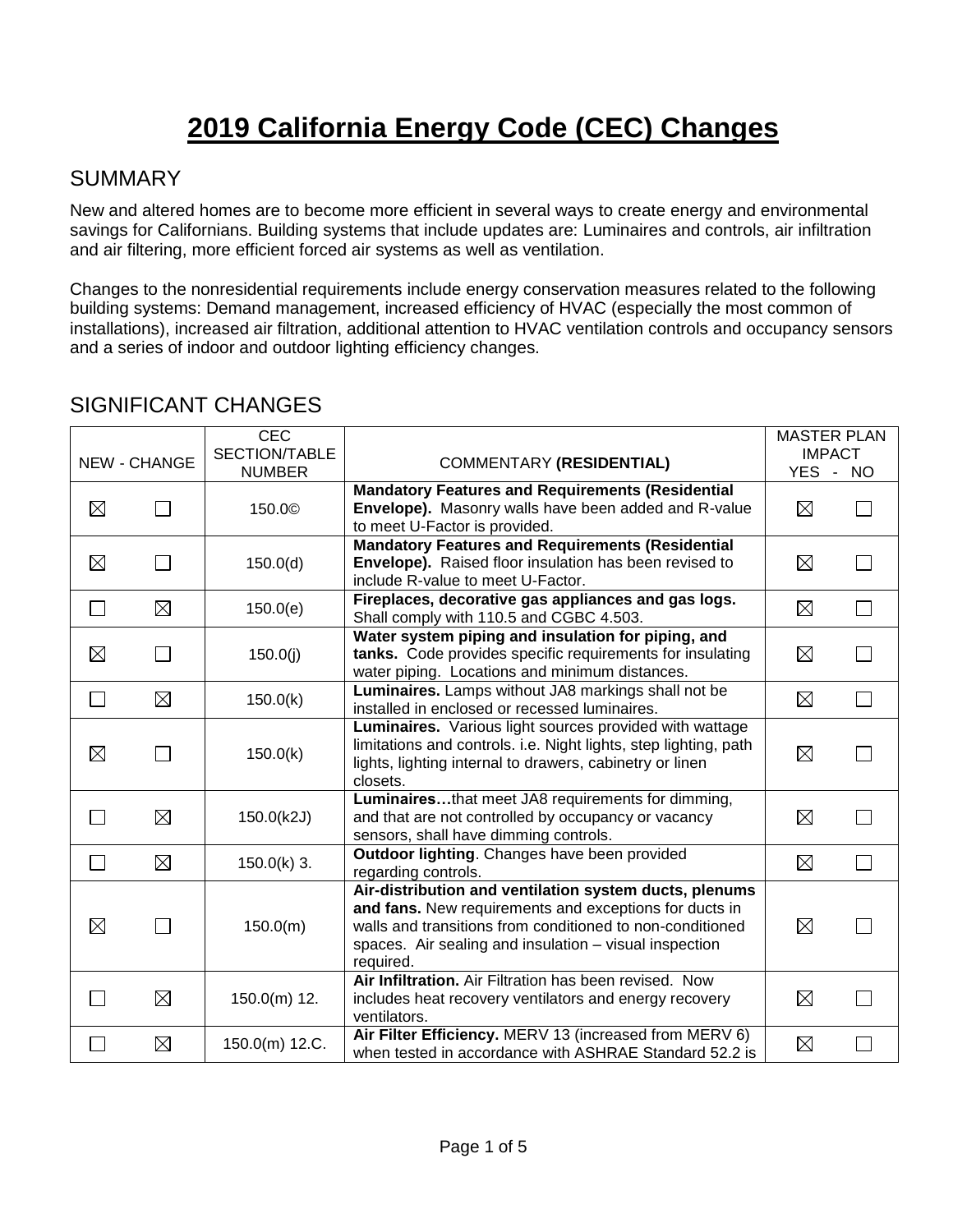| <b>NEW - CHANGE</b> |             | <b>CEC</b><br>SECTION/TABLE | <b>COMMENTARY (RESIDENTIAL)</b>                                                                                        | <b>MASTER PLAN</b><br><b>IMPACT</b> |  |
|---------------------|-------------|-----------------------------|------------------------------------------------------------------------------------------------------------------------|-------------------------------------|--|
|                     |             | <b>NUMBER</b>               |                                                                                                                        | YES - NO                            |  |
|                     |             |                             | the new minimum. Optional particle size efficiency ratings<br>changed and are per testing utilizing AHRI Standard 680. |                                     |  |
|                     |             |                             | Single Zone Central Forced Air Systems. Zonally                                                                        |                                     |  |
|                     |             |                             | controlled central forced air systems. Airflow rate and                                                                |                                     |  |
|                     |             | 150.0(m)13.B.&C             | fan efficacy requirements shall be confirmed by field                                                                  |                                     |  |
|                     | ⊠           |                             | verification and diagnostic testing                                                                                    | $\boxtimes$                         |  |
|                     |             |                             | i. 0.45 W/CFM for gas furnace air-handling units.<br>ii. 0.58 W/CFM for air-handling units that are not gas            |                                     |  |
|                     |             |                             | furnaces.                                                                                                              |                                     |  |
|                     |             |                             | Small duct high velocity forced air system. New                                                                        |                                     |  |
|                     | ⊠           | 150.0(m)13.D.               | requirements and exceptions have been added including                                                                  | $\boxtimes$                         |  |
|                     |             |                             | cut-off date for testing procedures, July 3, 2019.                                                                     |                                     |  |
|                     |             |                             | Water Heating. Revised requirements for the receptacle,                                                                |                                     |  |
|                     | $\boxtimes$ | 150.0(n)                    | labeling of conductors, and a reserved circuit breaker at<br>main panel.                                               | $\boxtimes$                         |  |
|                     |             |                             | Requirements for ventilation and indoor air quality.                                                                   |                                     |  |
|                     |             |                             | Amendments to ASHRAE 62.2 requirements have been                                                                       |                                     |  |
|                     |             |                             | added to the energy code.                                                                                              |                                     |  |
|                     |             |                             | Window operation not permissible for ventilation airflow.                                                              |                                     |  |
|                     | $\boxtimes$ | 150.0(0)                    | Central forced air not permissible for ventilation airflow.                                                            | $\boxtimes$                         |  |
|                     |             |                             | Specific equations have been added for calculation of<br>mechanical airflow for SFD's, and attached dwelling units     |                                     |  |
|                     |             |                             | not sharing ceilings or floors with other dwelling units,                                                              |                                     |  |
|                     |             |                             | occupiable spaces, public garages, or commercial spaces.                                                               |                                     |  |
|                     |             |                             | Kitchen Range Hoods. Shall be field verified in                                                                        |                                     |  |
|                     |             |                             | accordance with the procedures in Reference Residential                                                                |                                     |  |
|                     |             |                             | Appendix RA3.7.4.3 to confirm the model is rated by HVI                                                                |                                     |  |
|                     |             |                             | to comply with the following:<br>i. The minimum ventilation airflow rate as specified in                               |                                     |  |
|                     |             |                             | Section 5 of ASHRAE 62.2                                                                                               |                                     |  |
|                     | $\boxtimes$ | 150.0(k)3                   | ii. The maximum sound rating as specified in Section                                                                   | $\boxtimes$                         |  |
|                     |             |                             | $150.0(0)$ G.                                                                                                          |                                     |  |
|                     |             |                             | Labeling of hood per 150.0(o) 1.I.; This switch controls the                                                           |                                     |  |
|                     |             |                             | indoor air quality ventilation for the home. "Leave it on<br>unless the outdoor air quality is very poor."             |                                     |  |
|                     |             |                             |                                                                                                                        |                                     |  |
|                     |             |                             |                                                                                                                        |                                     |  |
|                     |             |                             | Residential and Non-Residential lighting. Multiple                                                                     |                                     |  |
|                     |             |                             | changes have been included for Mandatory Requirements                                                                  |                                     |  |
|                     |             |                             | for Lighting controls including;                                                                                       |                                     |  |
|                     |             |                             |                                                                                                                        |                                     |  |
|                     | ⊠           | 110.9                       | - Time-switch lighting controls<br>- Time-switch controls                                                              |                                     |  |
|                     |             |                             | - Astronomical time-switch controls                                                                                    | ⊠                                   |  |
|                     |             |                             | - Time-Switch controls installed outdoors                                                                              |                                     |  |
|                     |             |                             | - Daylighting control                                                                                                  |                                     |  |
|                     |             |                             | - Dimmers                                                                                                              |                                     |  |
|                     |             |                             | - Occupant Sensing Controls                                                                                            |                                     |  |
|                     |             |                             | - Part-night outdoor lighting controls                                                                                 |                                     |  |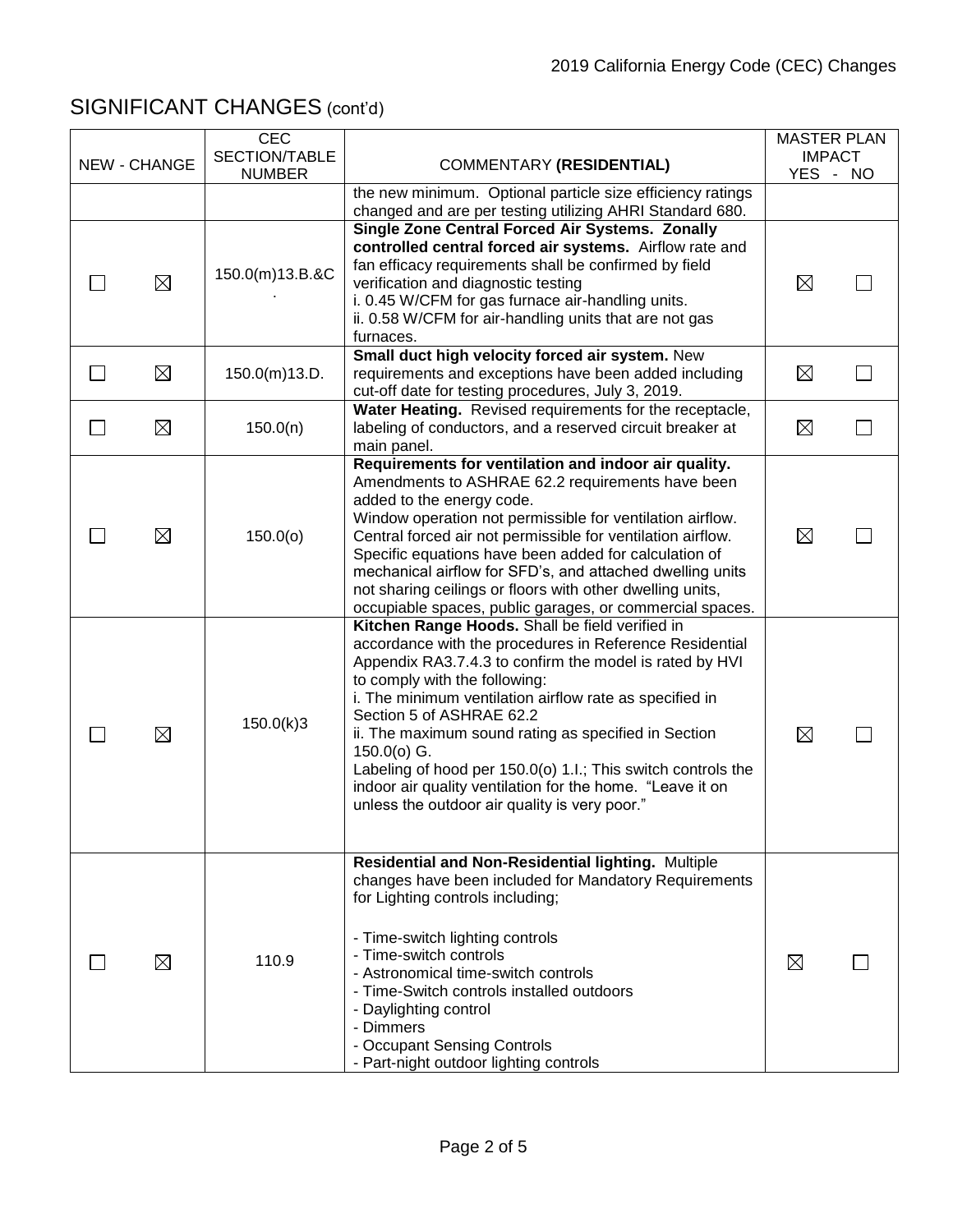| <b>NEW - CHANGE</b> | CEC<br>SECTION/TABLE<br><b>NUMBER</b> | <b>COMMENTARY (RESIDENTIAL)</b>                                                                                                                                                                     |             | <b>MASTER PLAN</b><br><b>IMPACT</b><br>YES - NO |
|---------------------|---------------------------------------|-----------------------------------------------------------------------------------------------------------------------------------------------------------------------------------------------------|-------------|-------------------------------------------------|
|                     |                                       | - Sensors used to detect occupants<br>- Indicator lights                                                                                                                                            |             |                                                 |
|                     |                                       | <b>AND</b>                                                                                                                                                                                          |             |                                                 |
|                     |                                       | Section 110.12 Mandatory Requirements for Demand<br>Management.                                                                                                                                     |             |                                                 |
| $\boxtimes$         | 110.10                                | <b>Mandatory requirement for Solar Ready Buildings.</b>                                                                                                                                             | $\boxtimes$ |                                                 |
| ⊠                   | Table 110.2H                          | Electrically operated variable refrigerant flow air<br>conditioners minimum efficiency ratings have increased.                                                                                      |             |                                                 |
| ⊠                   | 110.12                                | <b>Consolidates all Mandatory Requirements for Demand</b><br><b>Management</b><br>(a) Open ADR 2.0a or Open ADR 2.0b<br>(b) HVAC Controls<br>(c) Lighting Controls<br>(d) Electric Message controls |             |                                                 |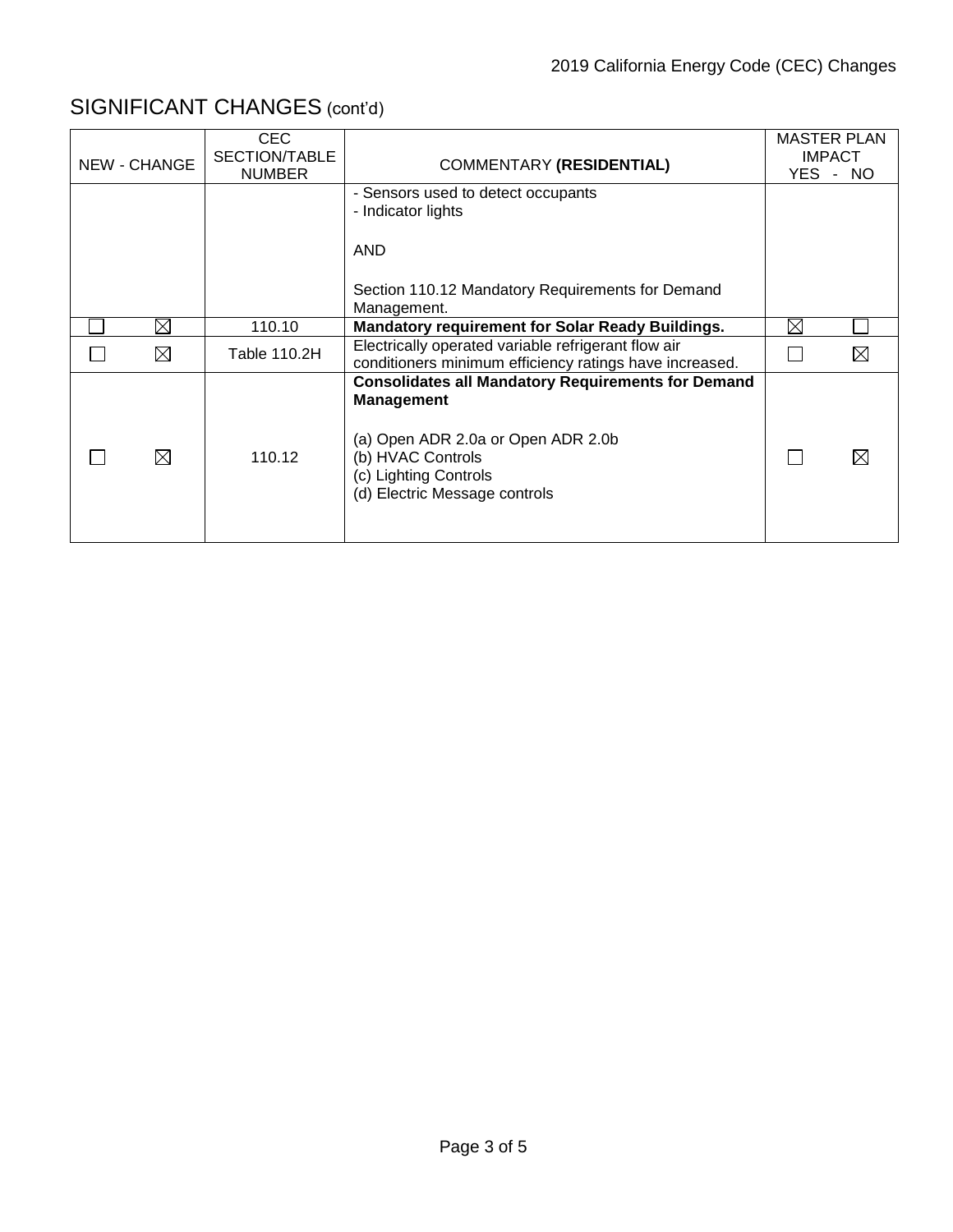|             |              | <b>CEC</b>                     |                                                                                                                                                                                                                                                                                                                                                                                                                                                                                                                                                                                                                                | <b>MASTER PLAN</b>        |             |
|-------------|--------------|--------------------------------|--------------------------------------------------------------------------------------------------------------------------------------------------------------------------------------------------------------------------------------------------------------------------------------------------------------------------------------------------------------------------------------------------------------------------------------------------------------------------------------------------------------------------------------------------------------------------------------------------------------------------------|---------------------------|-------------|
|             | NEW - CHANGE | SECTION/TABLE<br><b>NUMBER</b> | <b>COMMENTARY (NONRESIDENTIAL)</b>                                                                                                                                                                                                                                                                                                                                                                                                                                                                                                                                                                                             | <b>IMPACT</b><br>YES - NO |             |
| $\boxtimes$ |              | 110.5                          | Natural Gas Central Furnaces, Cooking Equipment,<br>and Pool Spa Heaters, and Fireplaces. Pilots lights<br>prohibited - Indoor and outdoor fireplaces have been<br>added.                                                                                                                                                                                                                                                                                                                                                                                                                                                      |                           | $\boxtimes$ |
|             | $\boxtimes$  | 120.1                          | Air Filtration. Section has been complete revised.<br>Includes requirements for air filtration, location of filtration,<br>clean-filter pressure drop imposed on filters, air filter<br>efficiency requirements, filter labeling and a New Table<br>120.1 A for minimum ventilation rates has been included<br>that covers multiple Use types.<br>MERV13 air filtration<br><b>AND</b><br>Mechanical ventilation is also required for spaces being<br>served by space conditioning system:<br>Exceptions are present Natural ventilation permanently<br>open or have controls to prevent closure of openings<br>while occupied. |                           | ⊠           |
|             | $\boxtimes$  | 120.2(i)                       | Fault Detection and Diagnostics. All newly installed air<br>handlers with a mechanical cooling capacity greater than<br>54,000 Btu/hr and an installed air economizer shall include<br>a stand-alone or integrated Fault Detection and<br>Diagnostics system. Exceptions for HVAC Alterations                                                                                                                                                                                                                                                                                                                                  | $\mathsf{L}$              | $\boxtimes$ |
|             | ⊠            | 120.3                          | Pipe insulation. Refrigerant suction, chilled water, brine<br>fluid distribution systems, steam condensate and hot<br>water fluid distribution, etc. Insulation thickness is listed in<br>120.3, subsection c. Table 120.3 Pipe Insulation<br>Thickness.                                                                                                                                                                                                                                                                                                                                                                       |                           | $\boxtimes$ |
|             | $\boxtimes$  | 140.4                          | Fan systems. For space-conditioning fan systems, fan<br>systems having a total fan system motor nameplate<br>horsepower exceeding 5 hp used for space conditioning<br>shall meet requirements as per 140.40 1, 2 and 3. Table<br>140.4-A should be utilized.                                                                                                                                                                                                                                                                                                                                                                   | <b>Contract</b>           | $\boxtimes$ |
| $\boxtimes$ |              | 120.1(d)3                      | Required demand control ventilation. Required for<br>space with design occupant load of 25 people per 1000<br>s.f. (40 s.f. or less per person) if the system serving the<br>space includes one or more of the following:<br>1. An air economizer : or<br>2. Modulating outside air control: or<br>3. Design outdoor airflow rate greater than 3000 cfm<br>Exceptions are applicable.                                                                                                                                                                                                                                          | 冖                         | $\boxtimes$ |
|             | $\boxtimes$  | 120.1(d)5                      | <b>Occupancy Sensor ventilation control devices.</b><br>Required for same space as lighting occupancy sensor<br>controls are required, including restroom of any size<br>(new).                                                                                                                                                                                                                                                                                                                                                                                                                                                |                           | $\boxtimes$ |
|             | ⊠            | 120.2(e)3                      | <b>Occupancy Sensing Zone Controls. If ventilation Table</b><br>120.1-A does not allow for ventilation to go to Zero, then<br>the room type is exempt.<br>Thermostat settings to be reset to standby mode when<br>space is vacant for more than 5 minutes.                                                                                                                                                                                                                                                                                                                                                                     |                           | $\boxtimes$ |